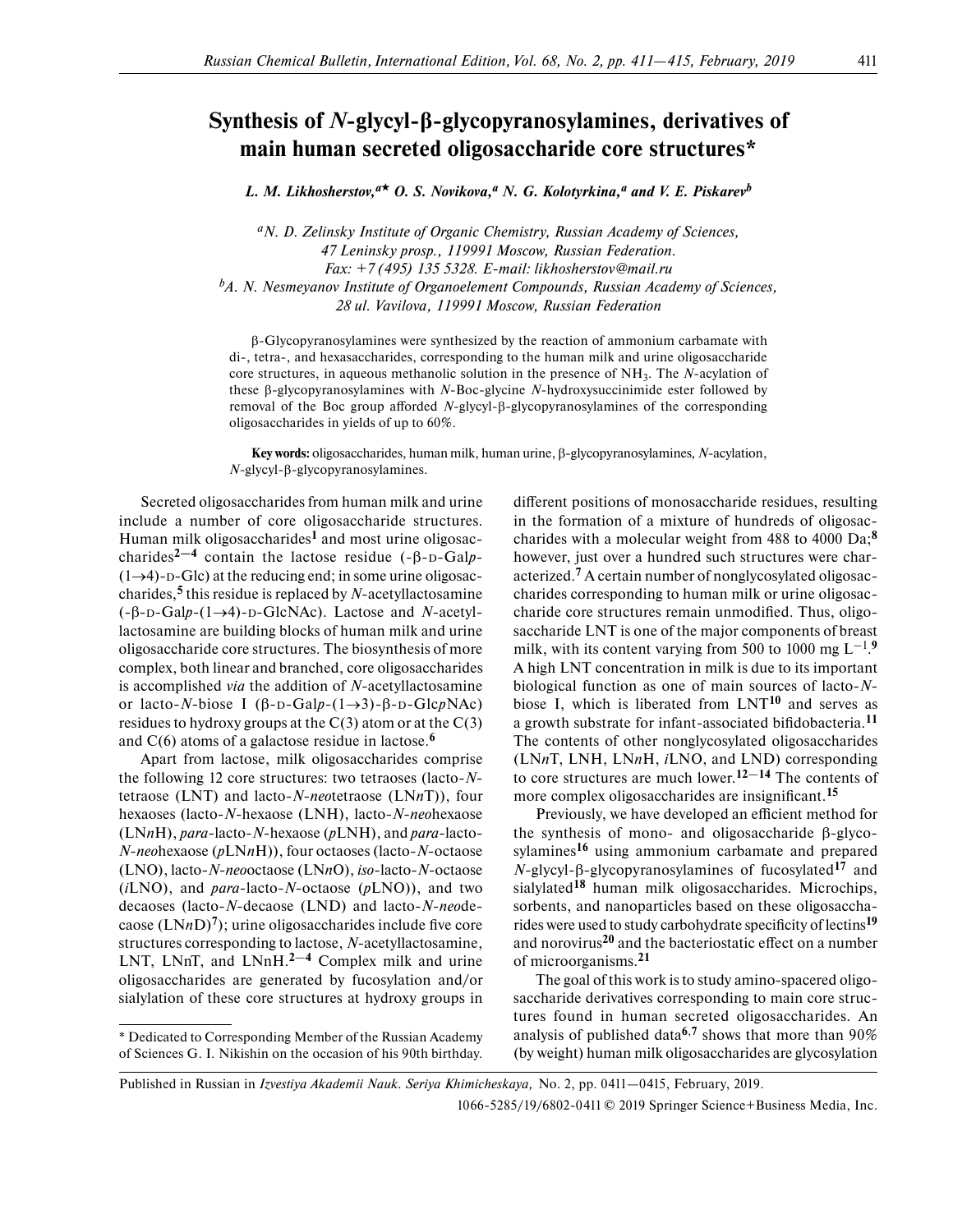products of only five core structures: lactose (1a); LNT (β-D-Gal*p*-(13)-β-D-Glc*p*NAc-(13)-β-D-Gal*p*-(14)- D-Glc, **2a**); LN*n*T (β-D-Gal*p*-(14)-β-D-Glc*p*NAc- (13)-β-D-Gal*p*-(14)-D-Glc, **3a**); LNH (β-D-Gal*p*- (13)-β-D-Glc*p*NAc-(13)-[β-D-Gal*p*-(14)-β-D-GlcpNAc- $(1\rightarrow6)$ ]-β-D-Galp- $(1\rightarrow4)$ -D-Glc, **4a**); and LN*n*H (β-D-Galp-(1→4)-β-D-GlcpNAc-(1→3)-[β-D-Galp-(1→4)-β-D-GlcpNAc-(1→6)]-β-D-Galp-(1→4)-D-Glc, **5a**). Therefore, we used these oligosaccharides and *N*-acetyllactosamine (**6a**), which is an essential component of urine oligosaccharides, in the present work. It should be noted that lactose (**1a**), LNT (**2a**), and LN*n*T (**3a**) are also present in urine as nonglycosylated oligosaccharides.**<sup>2</sup>**

As described previously,**16** the treatment of oligosaccharides **1a**—**6a** with ammonium carbamate in aqueous MeOH in the presence of  $NH_3$  gave the corresponding β-glycosylamines **1b**—**6b** containing up to 10% of the starting oligosaccharides as impurities. Since glycosylamines **1b**—**6b** are labile, they were not isolated in the individual state but were immediately *N*-acylated with *N*-Boc-glycine *N*-hydroxysuccinimide ester in aqueous DMF (Scheme 1). Taking into account the fact that glycopyranosylamines and the activated ester are gradually hydrolyzed in the presence of water, we performed the reaction using a threefold excess of the ester. After the removal of water, the reaction mixtures were diluted with  $Et<sub>2</sub>O$ . The precipitates that formed were washed with an

Et<sub>2</sub>O—acetone mixture  $(1 : 1)$  and acetone and then chromatographed on octadecylsilane-modified silica gel  $(C_{18}$  silica gel). Impurities of starting oligosaccharides **1a**—**6a** were eluted with water, and *N*-acylated products **1c**—**6c** were eluted with aqueous MeOH. Products **1c**—**6c** were obtained in 60—65% yields and contained a small amount of *O*-acyl groups. The latter groups were removed by the treatment of the products with  $Et_3N$  in aqueous MeOH followed by  $C_{18}$  silica gel chromatography as described above. The purity of *N-*acylated glycosylamines **1c**—**6c** was checked by high-resolution mass spectrometry.

Boc groups in compounds **1c**—**6c** were removed using TFA followed by the treatment with an anion-exchange resin (OH– form) as described previously**<sup>17</sup>** to prepare *N*-glycyl--glycopyranosylamines **1d**—**6d** in yields of up to 95%.

It should be noted that *N*-Boc-glycine *N*-hydroxysuccinimide ester in aqueous DMF is a more convenient reagent for *N*-acylation of glycosylamines compared to chloroacetic anhydride in anhydrous DMF**22** because it is more stable in aqueous organic solutions, where all oligosaccharide glycopyranosylamines are soluble.

The structures of compounds  $1d$ —6d were confirmed by  ${}^{1}H$  NMR spectroscopy and high-resolution mass spectrometry.

Therefore, the method, which was developed previously for the synthesis of *N*-glycyl-β-glycopyranosylamines of

## **Scheme 1**

1a-6a 
$$
\xrightarrow{i}
$$
 1b-6b  $\xrightarrow{ii}$  1c-6c  $\xrightarrow{iii}$  1d-6d  
\nβ-D-Galp-(1→4)-β-D-Glcp-NH-R  
\n1b,c,d  
\nβ-D-Galp-(1→3)-β-D-GlcpNAc-(1→3)-β-D-Galp-(1→4)-β-D-Glcp-NH-R  
\n2b,c,d  
\nβ-D-Galp-(1→4)-β-D-GlcpNAc-(1→3)-β-D-Galp-(1→4)-β-D-Glcp-NH-R  
\n3b,c,d  
\nβ-D-Galp-(1→3)-β-D-GlcpNAc-(1→3)-β-D-Galp-(1→4)-β-D-Glcp-NH-R  
\nβ-D-Galp-(1→4)-β-D-GlcpNAc-(1→6)  
\n4b,c,d  
\nβ-D-Galp-(1→4)-β-D-GlcpNAc-(1→3)-β-D-Galp-(1→4)-β-D-Glcp-NH-R  
\nβ-D-Galp-(1→4)-β-D-GlcpNAc-(1→6)  
\n5b,c,d  
\nβ-D-Galp-(1→4)-β-D-GlcpNAc-(1→6)  
\n5b,c,d  
\nβ-D-Galp-(1→4)-β-D-GlcpNAc-NH-R  
\n6b,c,d

 $R = H$  (**b**), COCH<sub>2</sub>NHBoc (**c**), COCH<sub>2</sub>NH<sub>2</sub> (**d**)

**Reagents and conditions:** *i.*  $NH_2COONH_4-MH_3$ ,  $MeOH-H_2O$  (2 : 1), 37 °C, 24 h; *ii.* 1) BocNHCH<sub>2</sub>COOSu (Su is succinimidyl), DMF—H<sub>2</sub>O, 0 °C, 3 h, 2) 10% Et<sub>3</sub>N in MeOH—H<sub>2</sub>O (1 : 1), 20 °C, 3 h; *iii.* 1) TFA, ~3 min, 2) Dowex 1×8 (OH<sup>-</sup>).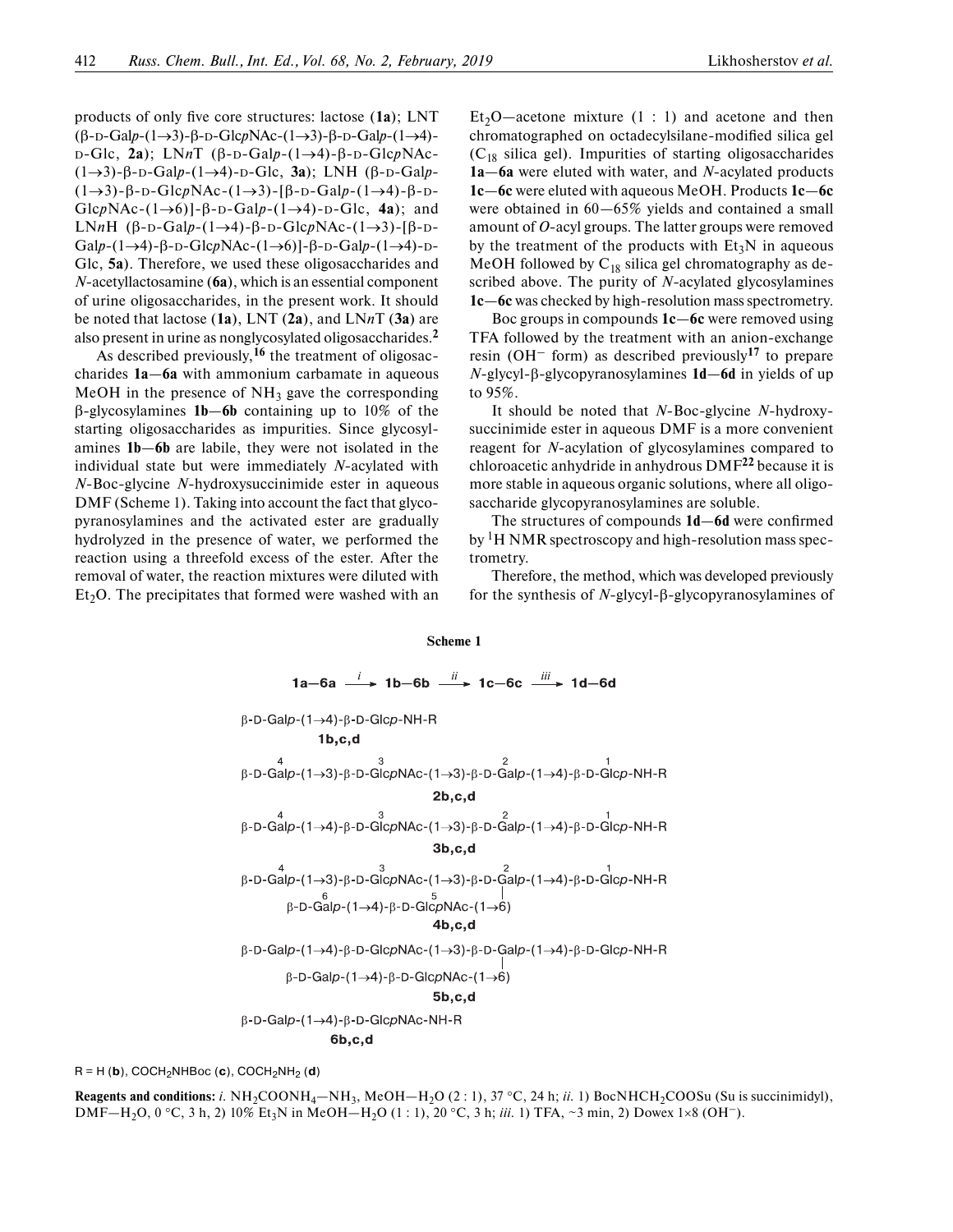fucose-containing human milk oligosaccharides using *N*-Boc-glycine *N*-hydroxysuccinimide ester,**17** was extended to the synthesis of derivatives of a number of human milk and urine di-, tetra-, and hexasaccharides.

The presence of a primary amino group in compounds **1d**—**6d** makes it possible to perform the reaction with different carboxy- and aldehyde-containing compounds, immobilize them for use in affinity chromatography, and prepare neoglycoconjugates of polymers, proteins, and nanoparticles. These compounds may find use in various applications in glycobiology. Due to the presence of terminal D-galactopyranose residues with  $\beta$ -1 $\rightarrow$ 3 and  $\beta$ -1 $\rightarrow$ 4 linkages, compounds **1d**—**6d** can be employed to study fine specificity of various  $\beta$ -galactosidases from bifido- and lactobacteria. They are suitable acceptors for the assessment of activity of glycosyltransferases, in particular, α-sialyl-, α-fucosyl-, β-*N*-acetylglucosaminyl-, and α-*N*acetylglucosaminyltransferases. Due to the presence of terminal β-D-galactopyranose residues, including cluster ones, these compounds can be employed in different test systems as mono- and divalent ligands for galactosespecific lectins, including galectins, an also as receptors for pathogenic bacteria and viruses.

## **Experimental**

The <sup>1</sup>H NMR spectra were recorded in  $D_2O$  on a Bruker DRX 500 spectrometer (operating at 500.13 MHz) relative to the signals of acetone ( $\delta$ <sub>H</sub> 2.225) as the internal standard. Highresolution electrospray ionization mass spectra were obtained on a Bruker micrOTOF II spectrometer.**23** The *m*/*z* values of the most intense experimental peaks of isotopic clusters and the corresponding calculated *m*/*z* values are given. Solutions of the compounds in MeOH-H<sub>2</sub>O mixture (1 : 1) were introduced by syringe injection. The optical rotation was measured on a Jasco P-2000 polarimeter (Japan). Lacto-*N*-hexaose (LNH) **4a** and lacto-*N*-*neo*hexaose (LN*n*H) **5a** were isolated previously**24** by gel permeation chromatography and HPLC. Lacto-*N*-tetraose (LNT) **2a** and lacto-*N*-*neo*tetraose (LN*n*T) **3a** were prepared in a similar way from the fraction F4 using reversed-phase HPLC. Chromatography was performed with a Gilson HPLC isocratic system (France) on  $10\times250$  mm Kromasil NH<sub>2</sub> and Kromasil C<sub>18</sub> columns (AkzoNobel, the Netherlands) in 60% aqueous MeCN and in H<sub>2</sub>O, respectively. The elution of compounds **1c–6c** was monitored by UV absorbance at 210 nm on an Ultrospec 4050 spectrophotometer (LKB). The mixtures were concentrated at  $\sim$  10 Torr, the bath temperature was  $\sim$  30 °C. Lactose 1a, *N*-acetyllactosamine **6a**, and other reagents purchased from Sigma were used.

**β**-**Glycopyranosylamines 1b—6b (general procedure).** A ~25% aqueous  $NH_3$  solution (0.3 mL) and MeOH (0.6 mL) were added to a mixture of oligosaccharide **1a—6a** (0.03 mmol) and finely powdered ammonium carbamate (47 mg). The reaction mixture was kept for 24 h at 37  $\degree$ C, diluted with MeOH (5 mL), and concentrated to  $\sim 0.3$  mL at  $\sim 40$  Torr. This procedure was repeated, on average, six times, the completeness of the removal of ammonium carbamate being monitored using an indicator paper placed over the solution of the compound in MeOH.

Finally, the solution was concentrated at  $\sim$ 10 Torr. β-Glycopyranosylamines **1b—6b** containing the starting oligosaccharides as impurities in amounts of up to 10% were immediately subjected to *N*-acylation.

*N***-(***N***-Boc-glycyl)-β**-**glycopyranosylamines 1c—6c (general procedure).** β-Glycopyranosylamines **1b—6b** (~0.03 mmol) were dissolved in  $H<sub>2</sub>O$  (0.06 mL) and cooled with ice. Then a solution of *N*-Boc-glycine *N*-hydroxysuccinimide ester (25 mg, 0.09 mmol) in DMF (0.25 mL) was added. The reaction mixture was stirred, kept for 3 h at  $0 °C$ , diluted with MeOH (3 mL), and concentrated to ~0.2 mL. This procedure was repeated four times. Diethyl ether (5 mL) was added to the resulting stirred solution. After clarification, the liquid was decanted from oily precipitates. The precipitates were repeatedly washed with  $Et<sub>2</sub>O$  (in portions of 2 mL) and an  $Et_2O$ —acetone mixture (1 : 1) and then dried. The residues were dissolved in water (0.5 mL) and chromatographed on columns packed with  $C_{18}$  silica gel (2 g) in  $H_2O$ . The columns were washed with water to minimum UV absorbance and then with 25% aqueous MeOH. The aqueous methanolic fractions containing products were combined and concentrated. The residues were dissolved in a  $10\%$  Et<sub>3</sub>N solution in 50% aqueous MeOH (1 mL) and kept for 3 h at  $\sim$ 20 °C. The reaction mixtures were diluted with MeOH (2.5 mL) and concentrated. The procedure was repeated three times. The residues were dissolved in water and chromatographed on  $C_{18}$  silica gel columns as described above. The aqueous methanolic fractions containing the target products were combined and concentrated. The residues were dried, and compounds **1c—6c** were obtained in 60—65% yields. The purity of the reaction products was checked by mass spectrometry.

**4-***O***-(β-D-Galactopyranosyl)-***N***-(***N***-***tert***-butyloxy carbonylglycyl)-β-D-glucopyranosylamine** (1c).  $[\alpha]_D^{20}$  +2.2 (*c* 0.8, H<sub>2</sub>O). MS, found:  $m/z$  499.2136 [M + H]<sup>+</sup>. Calculated for C<sub>19</sub>H<sub>35</sub>N<sub>2</sub>O<sub>13</sub>: 499.2134. Found:  $m/z$  516.2402 [M + NH<sub>4</sub>]<sup>+</sup>. Calculated for  $C_{19}H_{38}N_3O_{13}$ : 516.2399. Found:  $m/z$  521.1954 [M + Na]<sup>+</sup>. Calculated for C19H34N2NaO13: 521.1953. Found: *m*/*z* 537.1690  $[M + K]^+$ . Calculated for C<sub>19</sub>H<sub>34</sub>KN<sub>2</sub>O<sub>13</sub>: 537.1692. <sup>1</sup>H NMR,  $\delta$ : 1.42 (s, 9 H, CH<sub>3</sub>); 3.38 - 3.49 (m, 1 H); 3.49 - 3.57 (m, 1 H); 3.61–3.88 (m, 8 H); 3.88–3.95 (m, 2 H, CH<sub>2</sub>N); 4.44 (d, 1 H, H(1) Gal, *J* = 7.7 Hz); 5.00 (d, 1 H, H(1) Glc, *J* = 9.1 Hz).

**4-***O***-[3-***O***-(2-Acetamido-2-deoxy-3-***O***-(β-D-galacto pyranosyl)-β-D-glucopyranosyl)-β-D-galactopyranosyl]-***N***-(***N***-***tert***-butyloxycarbonylglycyl)-β-D-glucopyranosylamine (2c).<sup>25</sup> [α]<sub>D</sub><sup>20</sup> +2.2** (*c* 0.8, H<sub>2</sub>O). MS, found:  $m/z$  864.3459 [M + H]<sup>+</sup>. Calculated for  $C_{33}H_{58}N_3O_{23}$ : 864.3456. Found:  $m/z$  886.3274 [M + Na]<sup>+</sup>. Calculated for C33H57N3NaO23: 886.3275. Found: *m*/*z* 902.3007  $[M + K]^+$ . Calculated for C<sub>33</sub>H<sub>57</sub>KN<sub>3</sub>O<sub>23</sub>: 902.3014. <sup>1</sup>H NMR,  $(8: 1.42 \text{ (s, 9 H, CH}_3); 2.00 \text{ (s, 3 H, NAc)}; 3.35-4.05 \text{ (m, 25 H)};$ 4.13 (br.s, 1 H, H(4) Gal<sup>2</sup>); 4.42 (d, 2 H, H(1) Gal<sup>1</sup>  $\mu$  Gal<sup>2</sup>, *J* = 7.4 Hz); 4.71 (d, 1 H, H(1) GlcNAc, *J* = 8.0 Hz); 4.99 (d, 1 H,  $H(1)$  Glc,  $J = 9.1$  Hz).

**4-***O***-[3-***O***-(2-Acetamido-2-deoxy-4-***O***-(β-D-galactopyr anosyl)-β-D-glucopyranosyl)-β-D-galactopyranosyl]-***N***-(***N***-***tert***-butyloxycarbonylglycyl)-β-D-glucopyranosylamine (3c).** [α]<sub>D</sub><sup>24</sup> +5.9 (*c* 0.5, H<sub>2</sub>O). MS, found:  $m/z$  864.3469 [M + H]<sup>+</sup>. Calculated for C<sub>33</sub>H<sub>58</sub>N<sub>3</sub>O<sub>23</sub>: 864.3456. Found:  $m/z$  886.3274 [M + Na]<sup>+</sup>. Calculated for  $C_{33}H_{57}N_3NaO_{23}$ : 886.3282. Found:  $m/z$  902.3007  $[M + K]^+$ . Calculated for  $C_{33}H_{57}N_3KO_{23}$ : 902.3015.

**4-***O***-{3-***O***-[2-Acetamido-2-deoxy-3-***O***-(β-D-galactopyranosyl)-β-D-glucopyranosyl]-6-***O***-[2-acetamido-2-deoxy-4-***O***-(β-**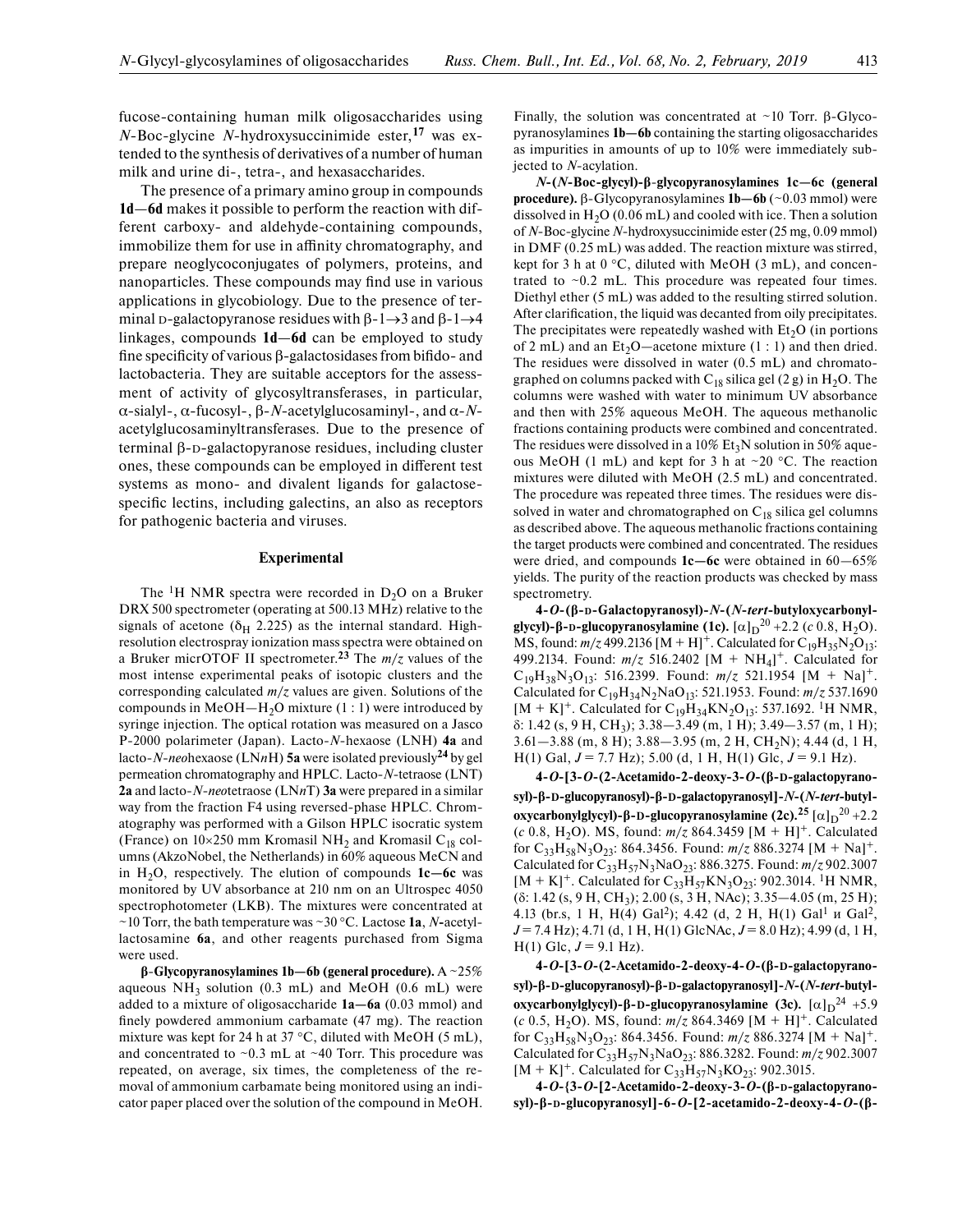**D-galactopyranosyl)-β-D-glucopyranosyl]-β-D-galactopyranosyl}-** *N***-(***N***-***tert***-butyloxycarbonylglycyl)-β-D-glucopyranosylamine (4c).**  $[\alpha]_{\text{D}}^{21}$  –7.0 (*c* 0.4, H<sub>2</sub>O). MS, found: *m*/*z* 1229.4791 [M + H]<sup>+</sup>. Calculated for C47H81N4O33: 1229.4777. Found: *m*/*z* 637.2273  $[M + Na]<sup>2+</sup>$ . Calculated for  $0.5C_{47}H_{80}N_4NaO_{33}$ : 637.2245.

**4-***O***-{3-***O***-[2-Acetamido-2-deoxy-4-***O***-(β-D-galacto pyranosyl)-β-D-glucopyranosyl]-6-***O***-[2-acetamido-2-deoxy-4-***O***-(β-Dgalactopyranosyl)-β-D-glucopyranosyl]-β-D-galactopyranosyl}-** *N***-(***N***-***tert***-butyloxycarbonylglycyl)-β-D-glucopyranosylamine (5c).**  $[\alpha]_{\text{D}}^{21}$  –4.0 (*c* 0.4, H<sub>2</sub>O). MS, found: *m*/*z* 1229.4793 [M + H]<sup>+</sup>. Calculated for C47H81N4O33: 1229.4777. Found: *m*/*z* 637.2270  $[M + Na]<sup>2+</sup>$ . Calculated for  $0.5C_{47}H_{80}N_4NaO_{33}$ : 637.2245.

**2-Acetamido-2-deoxy-4-***O***-(β-D-galactopyranosyl)-***N***-(***N**tert***-butyloxycarbonylglycyl)-β-D-glucopyranosylamine (6c).**  $[\alpha]_{\text{D}}^{24}$  +6.7 (*c* 0.4, H<sub>2</sub>O). MS, found: *m*/*z* 540.2392 [M + H]<sup>+</sup>. Calculated for  $C_{21}H_{38}N_3O_{13}$ : 540.2399. Found:  $m/z$  562.2213  $[M + Na]$ <sup>+</sup>. Calculated for C<sub>21</sub>H<sub>37</sub>N<sub>3</sub>NaO<sub>13</sub>: 562.2219. <sup>1</sup>H NMR,  $\delta$ : 1.45 (s, 9 H, CH<sub>3</sub>); 2.02 (s, 3 H, NAc); 3.54 (t, 1 H,  $J = 10.0$  Hz); 3.64—3.70 (m, 2 H); 3.70—3.97 (m, 11 H); 4.49 (d, 1 H, H(1) Gal, *J* = 7.8 Hz); 5.117 (d, 1 H, H(1) GlcNAc, *J* = 9.6 Hz).

*N***-Glycyl-β**-**glycopyranosylamines 1d—6d (general procedure).** Trifluoroacetic acid (0.5 mL) was added to compound  $1c$ –6c (~0.02 mmol). The reaction mixture was stirred at  $20-25$  °C for about 3 min until dissolution. The solution was concentrated at  $\sim$ 10 Torr. Then toluene (5 mL) was added, the solution was concentrated, MeOH (3 mL) was added to the residue, the mixture was stirred until dissolution, toluene (3 mL) was added, and the mixture was concentrated. This procedure was repeated five times, the completeness of the removal of the acid being monitored using an indicator paper placed over the solution of the compound in MeOH. The residue was dissolved in MeOH (3 mL). The solution was concentrated and dried to obtain trifluoroacetates of compounds **1d–6d**, which were dissolved in water (1 mL). Then dry Dowex  $1\times8$  (OH<sup>-</sup>) ion-exchange resin (50 mg) was added, and the solution was stirred for 25 min. The resin was filtered off and washed with water  $(4\times0.5 \text{ mL})$ . The solution was concentrated to  $\sim$  1 mL, filtered through a membrane filter  $(0.45 \,\mu\text{m})$ , and again concentrated. The residues were dried, and compounds **1d**—**6d** were obtained as amorphous powders in  $~10-95\%$  yields.

**4-***O***-(β-D-Galactopyranosyl)-***N***-glycyl-β-D-gluco pyrano sylamine** (1d).  $[\alpha]_D^2$  +3.1 (*c* 1, H<sub>2</sub>O) (*cf*. Ref. 26:  $[\alpha]_D^2$  +3.0 (*c* 1, H<sub>2</sub>O)). MS, found:  $m/z$  399.1615 [M + H]<sup>+</sup>. Calculated for  $C_{14}H_{27}N_2O_{11}$ : 399.1609. Found:  $m/z$  421.1429 [M + Na]<sup>+</sup>. Calculated for  $C_{14}H_{26}N_2NaO_{11}$ : 421.1429. <sup>1</sup>H NMR,  $\delta$ : 3.38 (d, 2 H, CH<sub>2</sub>N,  $J = 4.0$  Hz); 3.41–3.49 (m, 1 H); 3.49–3.55  $(m, 1 H);$  3.60  $-3.83$   $(m, 8 H);$  3.87  $-3.95$   $(m, 2 H);$  4.43 (d, 1 H, H(1) Gal, *J* = 7.8 Hz); 5.00 (d, 1 H, H(1) Glc, *J* = 9.2 Hz).

**4-***O***-[3-***O***-(2-Acetamido-2-deoxy-3-***O***-(β-D-galacto pyranosyl)-β-D-glucopyranosyl)-β-D-galactopyranosyl]-***N***-glycyl-β-Dglucopyranosylamine (2d).**<sup>26</sup>  $[\alpha]_D^{21}$  +2.0 (*c* 1, H<sub>2</sub>O). MS, found:  $m/z$  764.2923 [M + H]<sup>+</sup>. Calculated for C<sub>28</sub>H<sub>50</sub>N<sub>3</sub>O<sub>21</sub>: 764.2931. Found:  $m/z$  786.2724 [M + Na]<sup>+</sup>. Calculated for  $C_{28}H_{49}N_3NaO_{21}$ : 786.2751. Found: *m*/*z* 802.2493 [M + K]+. Calculated for  $C_{28}H_{49}KN_3O_{21}$ : 802.2490. <sup>1</sup>H NMR,  $\delta$ : 2.03 (s, 3 H, NAc); 3.40  $(s, 2 H, CH<sub>2</sub>N);$  3.41 - 3.84 (m, 19 H); 3.87 - 3.96 (m, 4 H); 4.16 (br.s, 1 H, H(4) Gal2); 4.44 (d, 1 H, H(1) Gal, *J* = 7.5 Hz); 4.45 (d, 1 H, H(1) Gal,  $J = 7.4$  Hz); 4.74 (d, 1 H, H(1) GlcNAc,  $J = 8.5$  Hz); 5.04 (d, 1 H, H(1) Glc,  $J = 9.3$  Hz).

**4-***O***-[3-***O***-(2-Acetamido-2-deoxy-4-***O***-(β-D-galacto pyranosyl)-β-D-glucopyranosyl)-β-D-galactopyranosyl]-***N***-glycyl-β-D-**

**glucopyranosylamine (3d).**  $[\alpha]_D^{24} + 5.3$  (*c* 0.4, H<sub>2</sub>O). MS, found:  $m/z$  764.2906 [M + H]<sup>+</sup>. Calculated for C<sub>28</sub>H<sub>50</sub>N<sub>3</sub>O<sub>21</sub>: 764.2931. Found:  $m/z$  786.2722 [M + Na]<sup>+</sup>. Calculated for  $C_{28}H_{49}N_3NaO_{21}$ : 786.2751. Found:  $m/z$  802.2453 [M + K]<sup>+</sup>. Calculated for  $C_{28}H_{49}KN_3O_{21}$ : 802.2490. <sup>1</sup>H NMR, δ: 2.04 (s, 3 H, NAc); 3.40  $(s, 2 H, CH<sub>2</sub>N);$  3.41 - 3.87 (m, 20 H); 3.91 - 3.98 (m, 3 H); 4.16  $(br.s, 1 H, H(4) Gal<sup>2</sup>)$ ; 4.45 (d, 1 H, H(1) Gal,  $J = 7.8$  Hz); 4.48 (d, 1 H, H(1) Gal,  $J = 7.8$  Hz); 4.71 (d, 1 H, H(1) GlcNAc,  $J = 8.3$  Hz); 5.04 (d, 1 H, H(1) Glc,  $J = 9.2$  Hz).

**4-***O***-{3-***O***-[2-Acetamido-2-deoxy-3-***O***-(β-D-galacto pyranosyl)-β-D-glucopyranosyl]-6-***O***-[2-acetamido-2-deoxy-4-***O***-(β-Dgalactopyranosyl)-β-D-glucopyranosyl]-β-D-galactopyranosyl}-** *N***-glycyl-β-**D**-glucopyranosylamine (4d).**  $[\alpha]_D^{20} - 7.9$  (*c* 0.3, H<sub>2</sub>O). MS, found:  $m/z$  1129.4291 [M + H]<sup>+</sup>. Calculated for C<sub>42</sub>H<sub>73</sub>N<sub>4</sub>O<sub>31</sub>: 1129.4253. Found  $m/z$  565.2173 [M + H]<sup>2+</sup>. Calculated for  $0.5C_{42}H_{74}N_4O_{31}$ : 565.2163. Found  $m/z$  576.2081 [M + Na]<sup>2+</sup>. Calculated for  $0.5C_{4}$ ,  $H_{73}N_4NaO_{31}$ : 576.2073. <sup>1</sup>H NMR, δ: 2.03  $(s, 3$  H, NAc, Glc<sup>5</sup>NAc); 2.06  $(s, 3$  H, NAc, Glc<sup>3</sup>NAc); 3.44—4.02 (m, 37 H); 4.15 (d, 1 H, H(4) Gal2, *J* = 3.0 Hz); 4.44 (d, 2 H, H(1) Gal<sup>2</sup> and Gal<sup>6</sup>,  $J = 7.7$  Hz); 4.48 (d, 1 H, H(1) Gal<sup>4</sup>, *J* = 7.8 Hz); 4.64 (d, 1 H, H(1) Glc3NAc, *J* = 7.7 Hz); 4.74 (d, 1 H, H(1) Glc<sup>5</sup>NAc,  $J = 8.5$  Hz); 5.06 (d, 1 H, H(1) Glc,  $J = 9.2$  Hz).

**4-***O***-{3-***O***-[2-Acetamido-2-deoxy-4-***O***-(β-D-galacto pyranosyl)-β-D-glucopyranosyl]-6-***O***-[2-acetamido-2-deoxy-4-***O***-(β-Dgalactopyranosyl)-β-D-glucopyranosyl]-β-D-galactopyranosyl}-** *N***-glycyl-β-**D**-glucopyranosylamine (5d).**  $[\alpha]_D^2$ <sup>1</sup> –4.5 (*c* 0.8, H<sub>2</sub>O). MS, found:  $m/z$  1129.4215 [M + H]<sup>+</sup>. Calculated for C<sub>42</sub>H<sub>73</sub>N<sub>4</sub>O<sub>31</sub>: 1129.4253. Found:  $m/z$  1151.4018 [M + Na]<sup>+</sup>. Calculated for  $C_{42}H_{72}N_4NaO_{31}$ : 1151.4073. Found:  $m/z$  565.2181 [M + H]<sup>2+</sup>. Calculated for 0.5C42H74N4O31: 565.2163. Found: *m*/*z* 576.2094  $[M + Na]<sup>2+</sup>$ . Calculated for  $0.5C_{42}H_{73}N_4NaO_{31}$ : 576.2073. <sup>1</sup>H NMR, δ: 2.03 (s, 3 H, NAc, Glc<sup>5</sup>NAc); 2.06 (s, 3 H, NAc, Glc<sup>3</sup>NAc); 3.44–4.02 (m, 37 H); 4.151 (d, 1 H, H(4) Gal<sup>2</sup>,  $J = 3.0$  Hz); 4.44 (d, 1 H(1) Gal<sup>2</sup>,  $J = 7.8$  Hz); 4.46–4.50  $(m, 2 H, H(1) Gal<sup>4</sup>$  and Gal<sup>6</sup>); 4.64 (d, 1 H, H(1) Glc<sup>3</sup>NAc,  $J = 7.6$  Hz); 4.71 (d, 1 H, H(1) Glc<sup>5</sup>NAc,  $J = 8.3$  Hz); 5.04  $(d, 1 H, H(1) \text{ Glc}, J = 9.2 \text{ Hz}).$ 

**2-Acetamido-2-deoxy-4-***O***-(β-D-galactopyranosyl)-***N***-glycylβ-D-glucopyranosylamine** (**6d**).  $[\alpha]_D^{20}$  +7.5 (*c* 0.3). MS, found:  $m/z$  440.1859 [M + H]<sup>+</sup>. Calculated for C<sub>16</sub>H<sub>30</sub>N<sub>3</sub>O<sub>11</sub>: 440.1875. Found  $m/z$  462.1672 [M + Na]<sup>+</sup>. Calculated for  $C_{16}H_{29}N_3NaO_{11}$ : 462.1694. <sup>1</sup>H NMR,  $\delta$ : 2.00 (s, 3 H, NAc); 3.37 (s, 2 H, CH<sub>2</sub>N); 3.52 (t, 1 H, *J* = 10.0 Hz); 3.60—3.98 (m, 11 H); 4.42 (d, 1 H, H(1) Gal, *J* = 7.8 Hz); 5.10 (d, 1 H, H(1) GlcNAc, *J* = 9.6 Hz).

## **References**

- 1. T. Urashima, K. Fukuda, M. Messer, *Animal*, 2012, **6**, 369.
- 2. P. Hallgren, A. Lundblad, *J. Biol. Chem*., 1977, **252**, 1014.
- 3. P. Hallgren, A. Lundblad, *J. Biol. Chem*., 1977, **252**, 1023.
- 4. M. Lemonnier, B. Fournet, R. Bourillon, *Biochem. Biophys. Res. Commun*., 1977, **77**, 767.
- 5. J. Parkkinen, J. Finne, *Eur. J. Biochem*., 1983, **136**, 355.
- 6. A. Kobata, *Proc. Jpn. Acad., Ser. B*, 2010, **87**, 731.
- 7. Q. Hong, L. R. Ruhaak, S. M. Totten, J. T. Smilowitz, J. B. German, C. B. Lebrilla, *Anal. Chem*., 2014, **86**, 2640.
- 8. T. Urashima, M. Kitaoka, T. Terabayashi, K. Fukuda, M. Ohnishi, A. Kobata, in *Milk Oligosaccharides: Sources*, *Properties and Applications*, Ed. N. S. Gordon, Nova Science Publishers, Hauppauge, 2011, pp. 1—58.